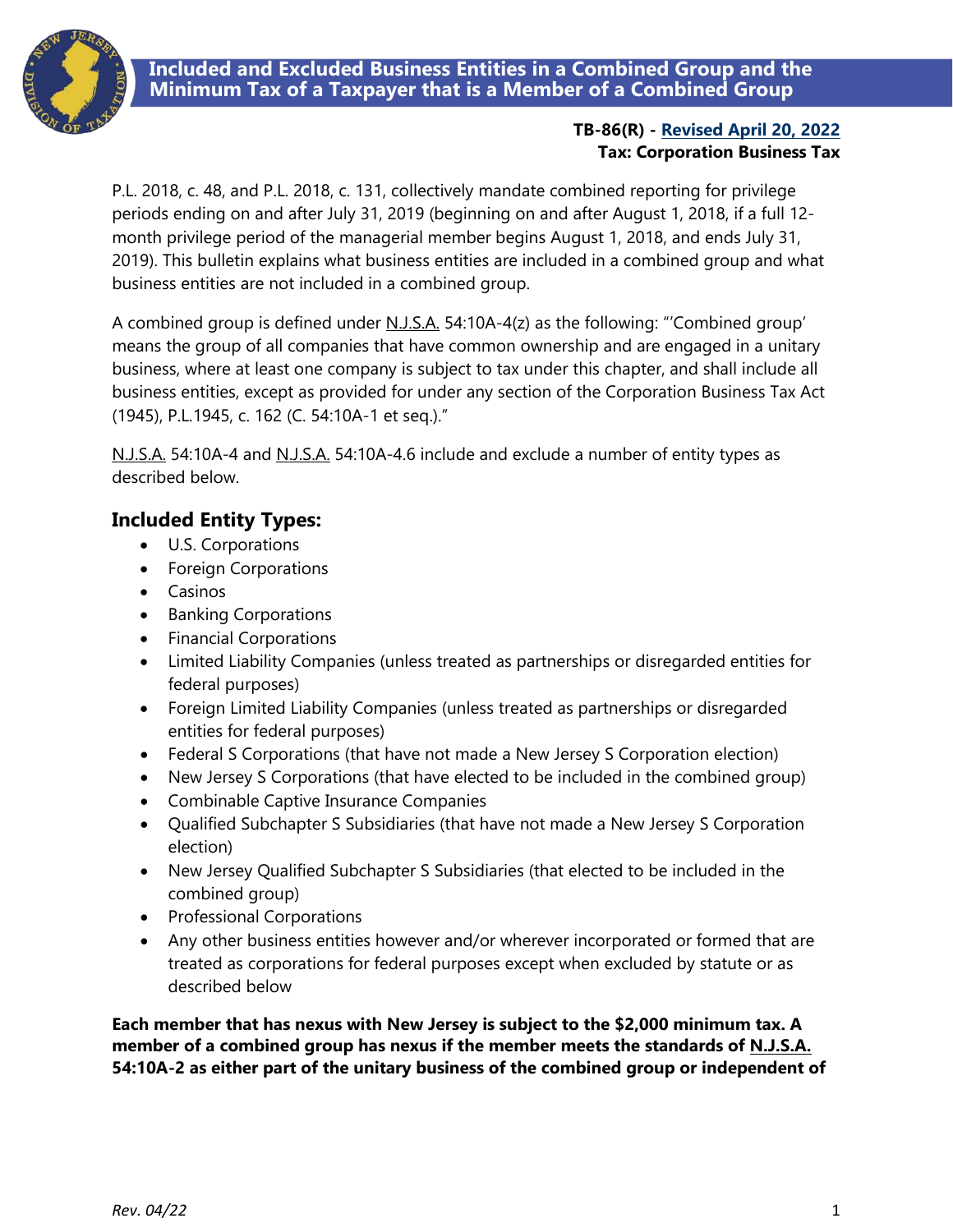**the combined group. If a member does not have nexus with New Jersey, the member is not subject to the minimum tax.** 

**Although a combined group is a taxpayer and taxed as one taxpayer pursuant to N.J.S.A. 54:10A-4(h) and N.J.S.A. 54:10A-4(z); for the purposes of N.J.S.A. 54:10A-4.7(a), P.L. 86-272 protection for a member will be determined on an entity-by-entity basis. See the Notice on the [Revision to Division Policy on Combined Groups and P.L. 86-272](https://www.state.nj.us/treasury/taxation/cbt/combinedgroupsrevision.shtml) for information concerning the 2019, 2020, and 2021 returns.** 

#### **Disregarded Entities**

A business entity that is treated as a disregarded entity for federal income tax purposes is also treated as a disregarded entity for New Jersey Corporation Business Tax purposes pursuant to N.J.S.A. 42:2C-92. Disregarded entities also include legal partnerships that are disregarded entities for federal purposes.

Therefore, a disregarded entity is not itself a member of a combined group. However, the tax attributes of a disregarded entity are reported by a member of a combined group when the member owns the disregarded entity. The attributes of a disregarded entity owned by a member of a combined group are included in the income and allocation factor of that member as well as the combined group. In making a determination of which members are included in a water'sedge combined group pursuant to N.J.S.A. 54:10A-4.11, the disregarded entity's attributes shall be used by the member that owns the disregarded entity. **A disregarded entity is NOT subject to the \$2,000 minimum tax as a member of a combined group because a disregarded entity is not a member of the combined group. However, if a disregarded entity is part of a unitary business of a combined group, the owner of the disregarded entity will be a member of the combined group and must be included as part of the combined group except as otherwise excluded.**

## **Entities that File as Partnerships for Federal Purposes**

The definition of unitary business set forth under N.J.S.A. 54:10A-4(gg), in relevant part, states:

"A business conducted by a partnership which is in a unitary business with the combined group shall be treated as the business of the partners that are members of the combined group, whether the partnership interest is held directly or indirectly through a series of partnerships, to the extent of a partner's distributive share of partnership income. The amount of partnership income to be included in the partner's entire net income shall be determined in accordance with subsection a. of section 3 of P.L.2001, c.136 (C.54:10A-15.6) or subsection a. of section 4 of P.L.2001, c.136 (C.54:10A-15.7), as applicable. A business conducted directly or indirectly by one corporation is unitary with that portion of a business conducted by another corporation through its direct or indirect interest in a partnership."

Partnerships, limited partnerships, or limited liability companies treated as partnerships for federal purposes are business entities that can be unitary with a combined group. However, these entities are not a member of a combined group for New Jersey corporation business tax purposes. Their income flows through to the corporate partners that are members of the combined group. **Partnerships, limited partnerships, and limited liability companies that are treated as partnerships for federal purposes are NOT subject to the \$2,000 minimum**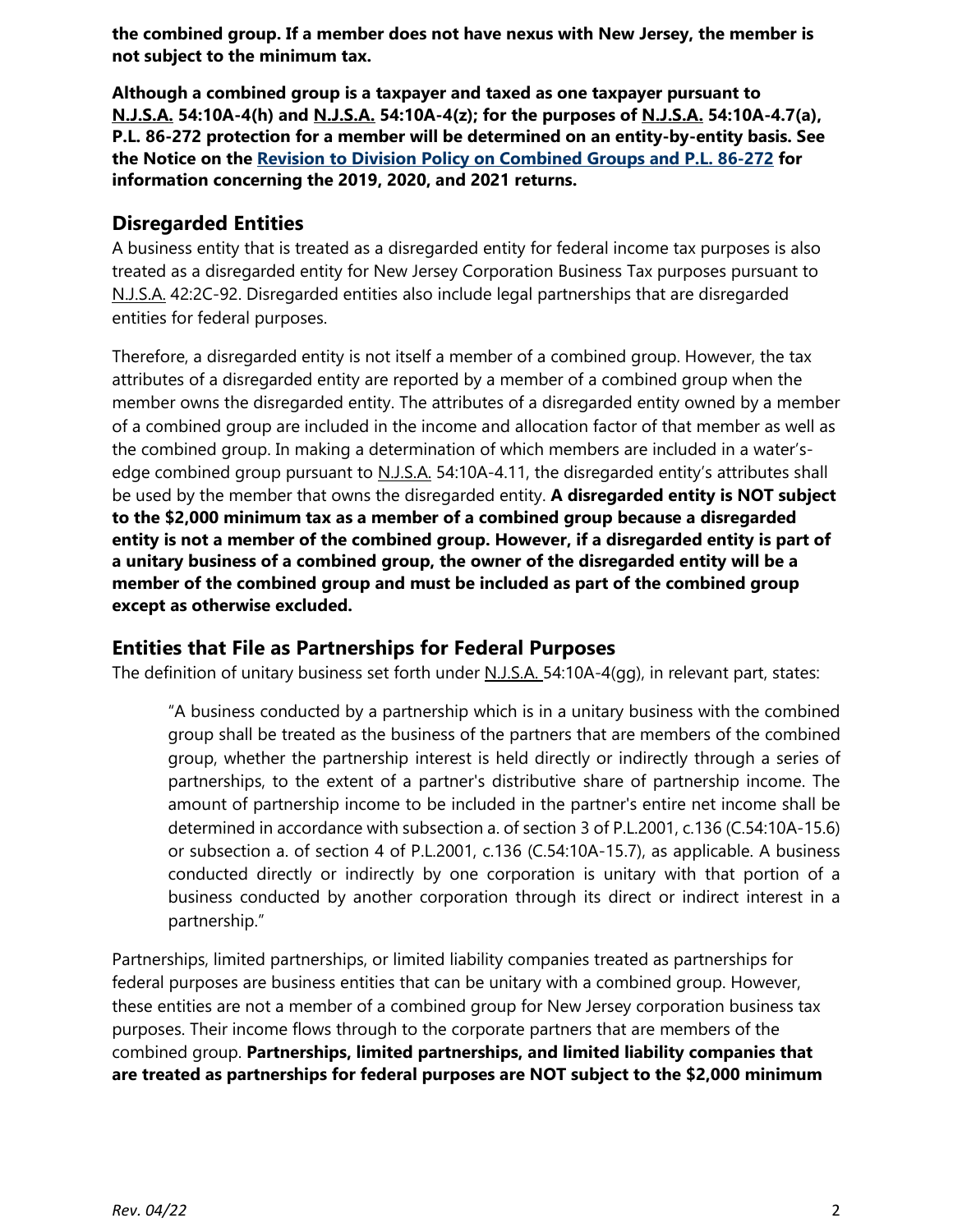**tax as a member of a combined group, because they are not a member of the combined group. However, forms NJ-CBT-1065 and Part-100 must still be filed.**

## **Statutory Excluded Entity Types:**

- New Jersey S Corporations that do not elect inclusion in the combined group
- New Jersey Qualified Subchapter S Subsidiaries that do not elect inclusion in the combined group
- Captive Insurance Companies that do not meet the definition of a Combinable Captive Insurance Company as defined in N.J.S.A. 54:10A-4(y)
- All other insurance companies that are not Combinable Captive Insurance Companies
- Corporations exempt from the Corporation Business Tax under N.J.S.A. 54:10A-3
- Corporations that are regulated, in whole or in part, by the Federal Energy Regulatory Commission, the New Jersey Board of Public Utilities, or similar regulatory body of another state, with respect to rates charged to customers for electric or gas services and water and wastewater services

Statutory excluded entity types are not subject to the \$2,000 minimum tax as part of the combined group; however they may **be subject to the normal statutory minimum tax if they have nexus with New Jersey and are not exempt pursuant to N.J.S.A. 54:10A-3. Statutory excluded entities that are part of an affiliated group or controlled group that has a total payroll of \$5,000,000, are subject to a \$2,000 minimum tax unless they are exempt pursuant to N.J.S.A. 54:10A-3 or lack nexus with New Jersey.**

**New Jersey S Corporations that do not elect inclusion in the combined group and New Jersey Qualified Subchapter S Subsidiaries that do not elect inclusion in the combined group, but are nonetheless part of an affiliated group or controlled group that has a total payroll of \$5,000,000, are subject to a \$2,000 minimum tax.**

## **Entities Neither Specifically Included nor Excluded by Statute**

The Division requires the following entities to report on a separate entity basis since the Corporation Business Tax statute neither specifically includes nor excludes such entities under combined reporting:

- Real Estate Investment Trusts
- Regulated Investment Companies
- Investment Companies

These entity types are subject to the statutory minimum tax or tax on income, as applicable, if they have nexus with New Jersey.

**Note:** A Technical Bulletin is an informational document that provides guidance on a topic of interest to taxpayers and may describe recent changes to the relevant laws, regulations, and/or Division policies. It is accurate as of the date issued. However, taxpayers should be aware that subsequent changes to the applicable laws, regulations, and/or the Division's interpretation thereof may affect the accuracy of a Technical Bulletin. The information provided in this document does not cover every situation and is not intended to replace the law or change its meaning.